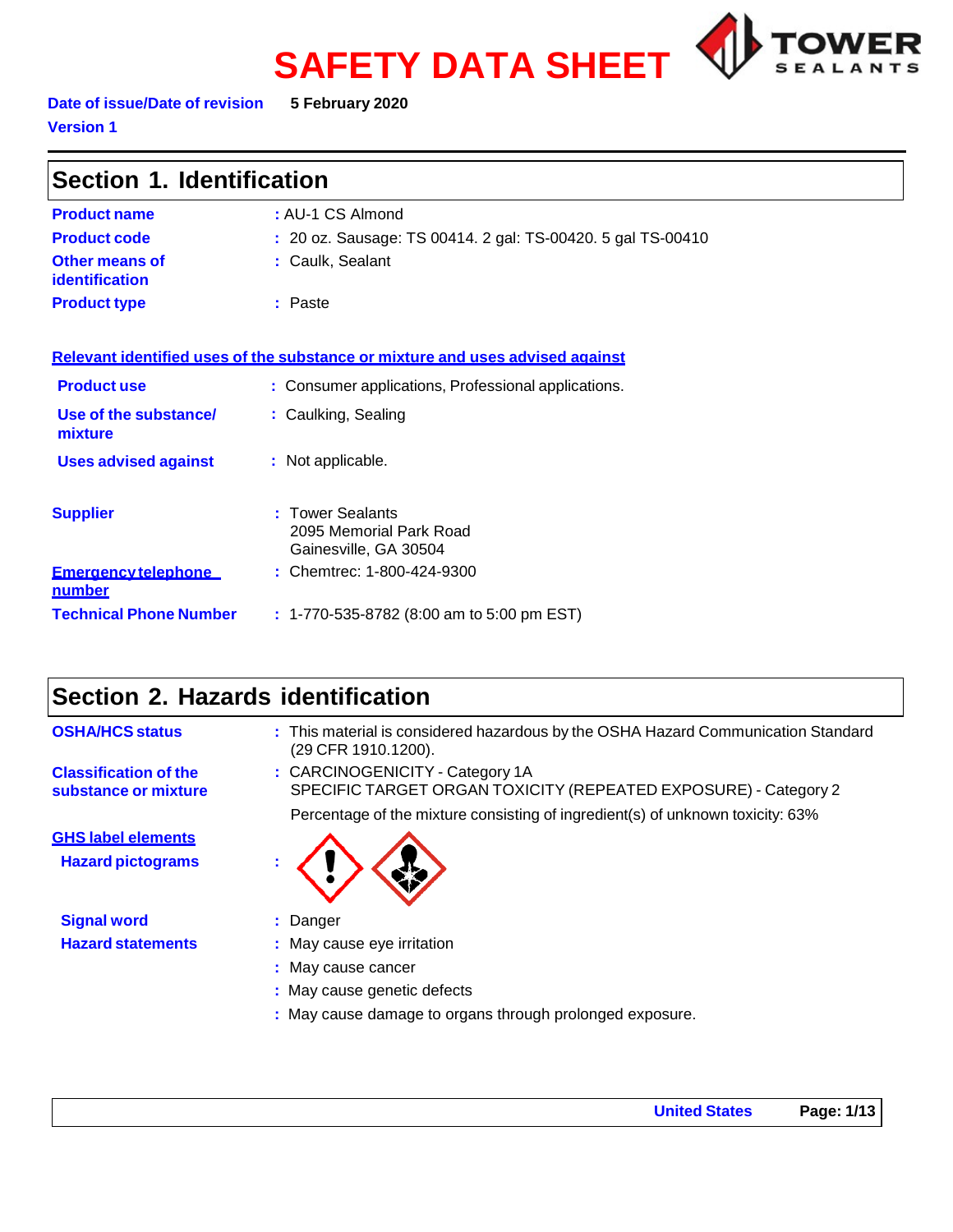# **Section 2. Hazards identification**

# **Precautionary statements**

| <b>General</b>                             | : Read label before use. Keep out of reach of children. If medical advice is needed,<br>have product container or label at hand.                                                                                                                                                                                                                                                                                                                                                            |
|--------------------------------------------|---------------------------------------------------------------------------------------------------------------------------------------------------------------------------------------------------------------------------------------------------------------------------------------------------------------------------------------------------------------------------------------------------------------------------------------------------------------------------------------------|
| <b>Prevention</b>                          | : Obtain special instructions before use. Do not handle until all safety precautions have<br>been read and understood. Use personal protective equipment as required. Do not<br>breathe vapor.                                                                                                                                                                                                                                                                                              |
| <b>Response</b>                            | : Get medical attention if you feel unwell. IF exposed or concerned: Get medical<br>attention.                                                                                                                                                                                                                                                                                                                                                                                              |
| <b>Storage</b>                             | : Store locked up.                                                                                                                                                                                                                                                                                                                                                                                                                                                                          |
| <b>Disposal</b>                            | : Dispose of contents and container in accordance with all local, regional, national and<br>international regulations.                                                                                                                                                                                                                                                                                                                                                                      |
| <b>Supplemental label</b><br>elements      | : Sanding and grinding dusts may be harmful if inhaled. This product contains Crystalline<br>Silica which can cause lung cancer or silicosis. The risk of cancer depends on the<br>duration and level of exposure to dust from sanding surfaces or mist from spray<br>applications. Since this product is not meant to be sanded or sprayed, risk of exposure is<br>considered low. Avoid contact with skin and clothing. Wash thoroughly after handling.<br>Emits toxic fumes when heated. |
| <b>Hazards not otherwise</b><br>classified | : Prolonged or repeated contact may dry skin and cause irritation.                                                                                                                                                                                                                                                                                                                                                                                                                          |

# **Section 3. Composition/information on ingredients**

| <b>Substance/mixture</b> | : Mixture        |  |
|--------------------------|------------------|--|
| <b>Product name</b>      | : AU-1 CS Almond |  |

| <b>Ingredient name</b>                              | $\frac{9}{6}$ | <b>CAS number</b> |
|-----------------------------------------------------|---------------|-------------------|
| Limestone                                           | $10 - 30$     | 1317-65-3         |
| White mineral oil (petroleum)                       | $1 - 5$       | 8042-47-5         |
| <b>Ethylene Glycol</b>                              | $ 0.5 - 1.5 $ | 107-21-1          |
| l Titanium Dioxide                                  | $10.5 - 1.5$  | 13463-67-7        |
| Crystalline Silica, respirable powder (<10 microns) | $0.1 - 1$     | 14808-60-7        |

SUB codes represent substances without registered CAS Numbers.

Any concentration shown as a range is to protect confidentiality or is due to batch variation.

There are no additional ingredients present which, within the current knowledge of the supplier and in the **concentrations applicable, are classified as hazardous to health or the environment and hence require reporting in this section.**

**Occupational exposure limits, if available, are listed in Section 8.**

# **Section 4. First aid measures**

If ingestion, irritation, any type of overexposure or symptoms of overexposure occur during or persists after use of this product, contact a POISON CONTROL CENTER, EMERGENCY ROOM OR PHYSICIAN immediately; have Safety Data Sheet information available. Never give anything by mouth to an unconscious or convulsing person. **Description of necessary first aid measures**

| Eye contact | : Check for and remove any contact lenses. Immediately flush eyes with running water for<br>at least 15 minutes, keeping eyelids open. Seek immediate medical attention. |            |
|-------------|--------------------------------------------------------------------------------------------------------------------------------------------------------------------------|------------|
|             | <b>United States</b>                                                                                                                                                     | Page: 2/13 |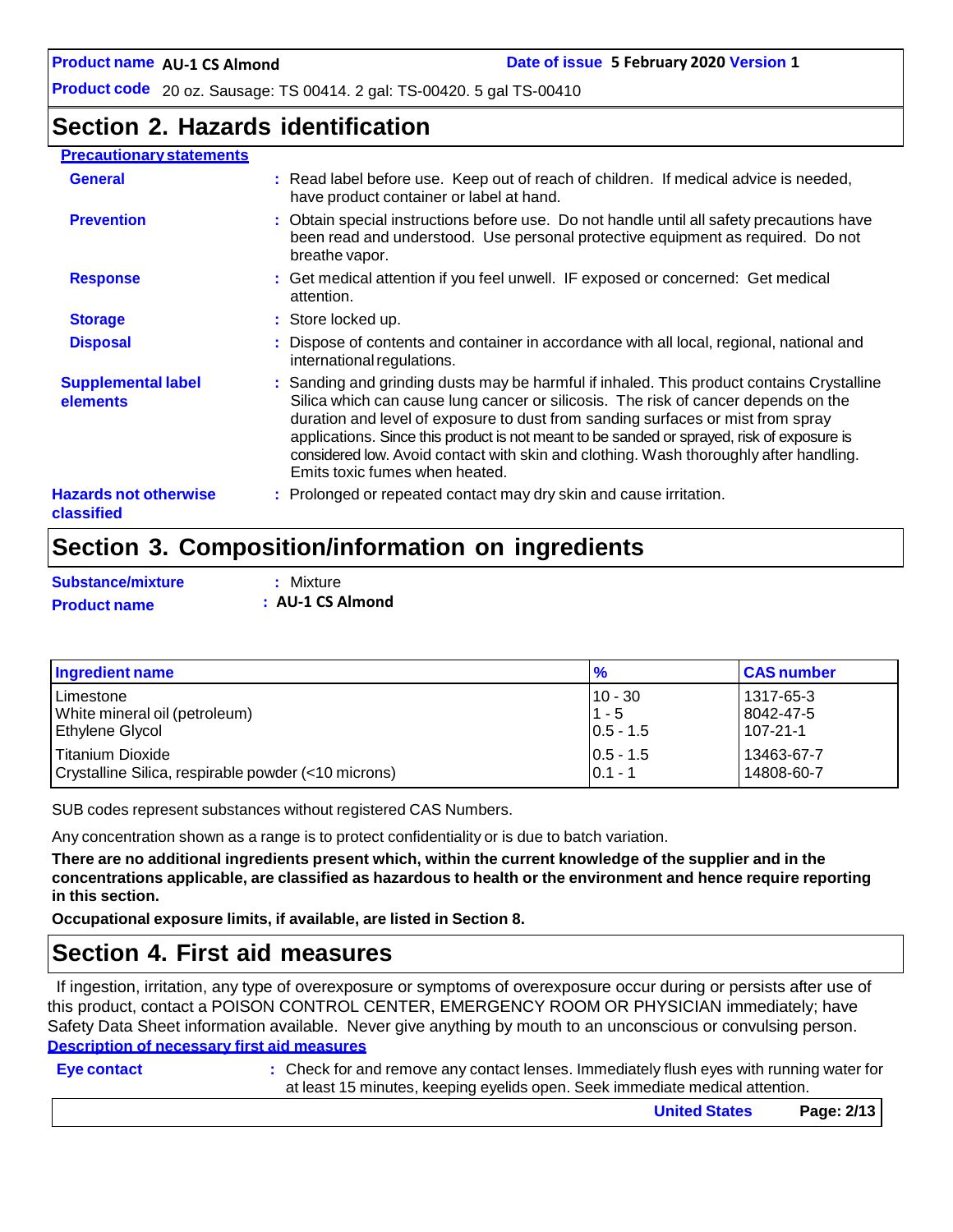# **Section 4. First aid measures**

| <b>Inhalation</b>   | : Remove to fresh air. Keep person warm and at rest. If not breathing, if breathing is<br>irregular or if respiratory arrest occurs, provide artificial respiration or oxygen by trained<br>personnel. |
|---------------------|--------------------------------------------------------------------------------------------------------------------------------------------------------------------------------------------------------|
| <b>Skin contact</b> | : Remove contaminated clothing and shoes. Wash skin thoroughly with soap and water<br>or use recognized skin cleanser. Do NOT use solvents or thinners.                                                |
| <b>Ingestion</b>    | : If swallowed, seek medical advice immediately and show this container or label. Keep<br>person warm and at rest. Do NOT induce vomiting.                                                             |

|                                       | Most important symptoms/effects, acute and delayed                                                                        |
|---------------------------------------|---------------------------------------------------------------------------------------------------------------------------|
| <b>Potential acute health effects</b> |                                                                                                                           |
| Eye contact                           | : Direct contact may cause slight to moderate irritation.                                                                 |
| <b>Inhalation</b>                     | $\therefore$ May cause slight irritation to respiratory passages $-$ headache $-$ dizziness.                              |
| <b>Skin contact</b>                   | : May cause allergic skin reactions and / or central nervous system depression. May cause<br>skin dryness and irritation. |
| <b>Ingestion</b>                      | : Low ingestion hazard in normal use.                                                                                     |

| Over-exposure signs/symptoms |                                                                                    |
|------------------------------|------------------------------------------------------------------------------------|
| Eye contact                  | : No specific data.                                                                |
| <b>Inhalation</b>            | : No specific data.                                                                |
| <b>Skin contact</b>          | : Adverse symptoms may include the following:<br>irritation<br>dryness<br>cracking |
| <b>Ingestion</b>             | : No specific data.                                                                |

|                                   | Indication of immediate medical attention and special treatment needed, if necessary                                                                                                                                                                                                                                                                                                                            |
|-----------------------------------|-----------------------------------------------------------------------------------------------------------------------------------------------------------------------------------------------------------------------------------------------------------------------------------------------------------------------------------------------------------------------------------------------------------------|
| <b>Notes to physician</b>         | : Treat symptomatically. Contact poison treatment specialist immediately if large<br>quantities have been ingested or inhaled.                                                                                                                                                                                                                                                                                  |
| <b>Specific treatments</b>        | : No specific treatment.                                                                                                                                                                                                                                                                                                                                                                                        |
| <b>Protection of first-aiders</b> | : No action shall be taken involving any personal risk or without suitable training. If it is<br>suspected that fumes are still present, the rescuer should wear an appropriate mask or<br>self-contained breathing apparatus. It may be dangerous to the person providing aid to<br>give mouth-to-mouth resuscitation. Wash contaminated clothing thoroughly with water<br>before removing it, or wear gloves. |

**See toxicological information (Section 11)**

# **Section 5. Fire-fighting measures**

| <b>Extinguishing media</b>             |                                                                 |
|----------------------------------------|-----------------------------------------------------------------|
| <b>Suitable extinguishing</b><br>media | : Use an extinguishing agent suitable for the surrounding fire. |
| Unsuitable extinguishing<br>media      | : None known.                                                   |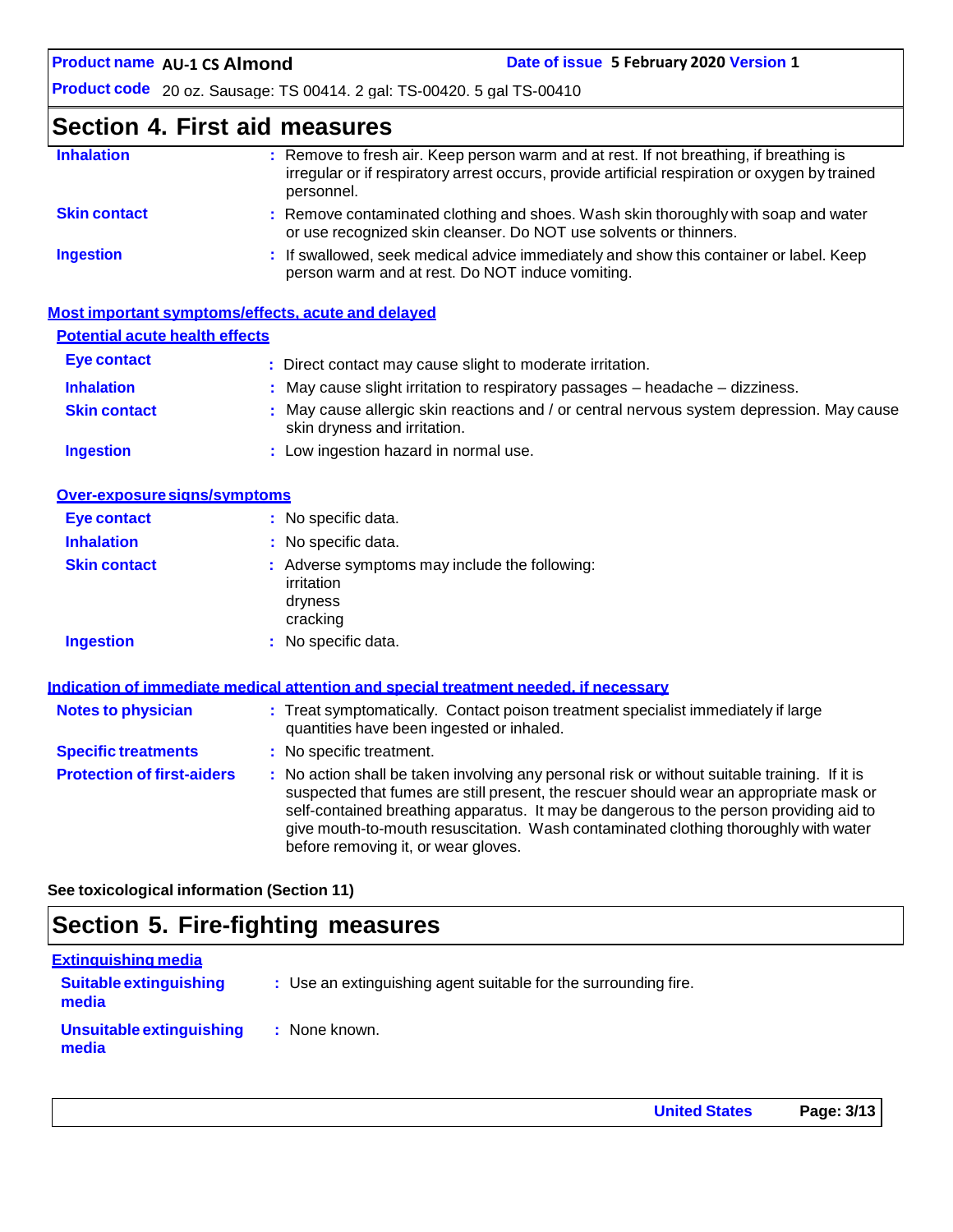# **Section 5. Fire-fighting measures**

| <b>Specific hazards arising</b><br>from the chemical     | : In a fire or if heated, a pressure increase will occur and the container may burst. This<br>material is harmful to aquatic life. Fire water contaminated with this material must be<br>contained and prevented from being discharged to any waterway, sewer or drain. |
|----------------------------------------------------------|-------------------------------------------------------------------------------------------------------------------------------------------------------------------------------------------------------------------------------------------------------------------------|
| <b>Hazardous thermal</b><br>decomposition products       | : Decomposition products may include the following materials:<br>carbon dioxide<br>carbon monoxide<br>metal oxide/oxides                                                                                                                                                |
| <b>Special protective actions</b><br>for fire-fighters   | : Promptly isolate the scene by removing all persons from the vicinity of the incident if<br>there is a fire. No action shall be taken involving any personal risk or without suitable<br>training.                                                                     |
| <b>Special protective</b><br>equipment for fire-fighters | : Fire-fighters should wear appropriate protective equipment and self-contained breathing<br>apparatus (SCBA) with a full face-piece operated in positive pressure mode.                                                                                                |

# **Section 6. Accidental release measures**

|                                                       | <b>Personal precautions, protective equipment and emergency procedures</b>                                                                                                                                                                                                                                                                                                                                                                                                                                                                                                                                                                                                                                   |
|-------------------------------------------------------|--------------------------------------------------------------------------------------------------------------------------------------------------------------------------------------------------------------------------------------------------------------------------------------------------------------------------------------------------------------------------------------------------------------------------------------------------------------------------------------------------------------------------------------------------------------------------------------------------------------------------------------------------------------------------------------------------------------|
| <b>For non-emergency</b><br>personnel                 | : No action shall be taken involving any personal risk or without suitable training.<br>Evacuate surrounding areas. Keep unnecessary and unprotected personnel from<br>entering. Do not touch or walk through spilled material. Avoid breathing vapor or mist.<br>Provide adequate ventilation. Wear appropriate respirator when ventilation is<br>inadequate. Put on appropriate personal protective equipment.                                                                                                                                                                                                                                                                                             |
|                                                       | For emergency responders : If specialised clothing is required to deal with the spillage, take note of any information<br>in Section 8 on suitable and unsuitable materials. See also the information in "For non-<br>emergency personnel".                                                                                                                                                                                                                                                                                                                                                                                                                                                                  |
| <b>Environmental precautions</b>                      | : Avoid dispersal of spilled material and runoff and contact with soil, waterways, drains<br>and sewers. Inform the relevant authorities if the product has caused environmental<br>pollution (sewers, waterways, soil or air).                                                                                                                                                                                                                                                                                                                                                                                                                                                                              |
| Methods and materials for containment and cleaning up |                                                                                                                                                                                                                                                                                                                                                                                                                                                                                                                                                                                                                                                                                                              |
| <b>Small spill</b>                                    | : Stop leak if without risk. Move containers from spill area. Dilute with water and mop up<br>if water-soluble. Alternatively, or if water-insoluble, absorb with an inert dry material and<br>place in an appropriate waste disposal container. Dispose of via a licensed waste<br>disposal contractor.                                                                                                                                                                                                                                                                                                                                                                                                     |
| <b>Large spill</b>                                    | : Stop leak if without risk. Move containers from spill area. Approach release from<br>upwind. Prevent entry into sewers, water courses, basements or confined areas. Wash<br>spillages into an effluent treatment plant or proceed as follows. Contain and collect<br>spillage with non-combustible, absorbent material e.g. sand, earth, vermiculite or<br>diatomaceous earth and place in container for disposal according to local regulations<br>(see Section 13). Dispose of via a licensed waste disposal contractor. Contaminated<br>absorbent material may pose the same hazard as the spilled product. Note: see<br>Section 1 for emergency contact information and Section 13 for waste disposal. |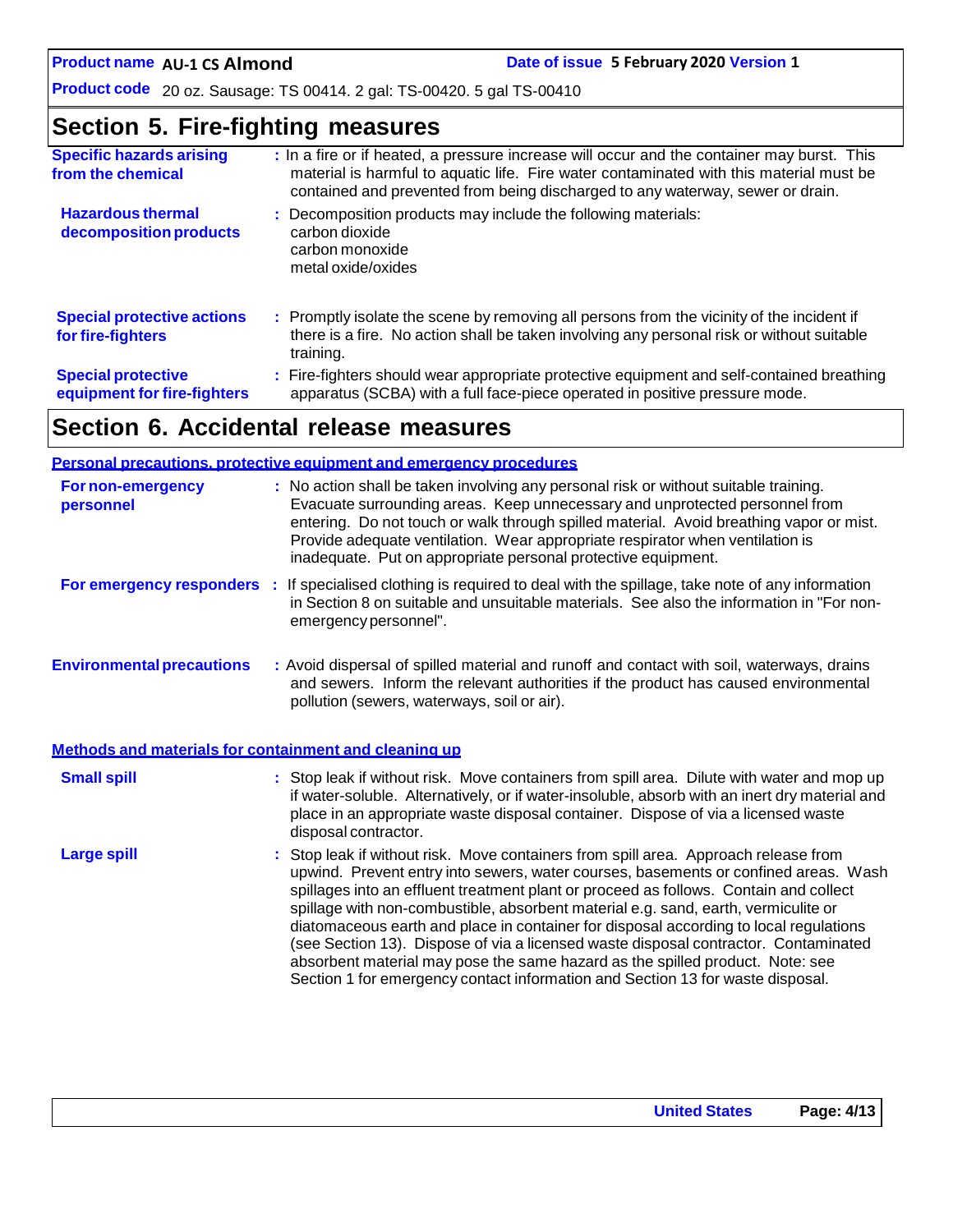# **Section 7. Handling and storage**

#### **Precautions for safe handling**

| <b>Protective measures</b>                                                       | : Put on appropriate personal protective equipment (see Section 8). Avoid exposure -<br>obtain special instructions before use. Do not handle until all safety precautions have<br>been read and understood. Do not get in eyes or on skin or clothing. Do not breathe<br>vapor or mist. Do not ingest. If during normal use the material presents a respiratory<br>hazard, use only with adequate ventilation or wear appropriate respirator. Keep in the<br>original container or an approved alternative made from a compatible material, kept<br>tightly closed when not in use. Empty containers retain product residue and can be<br>hazardous. Do not reuse container. |
|----------------------------------------------------------------------------------|-------------------------------------------------------------------------------------------------------------------------------------------------------------------------------------------------------------------------------------------------------------------------------------------------------------------------------------------------------------------------------------------------------------------------------------------------------------------------------------------------------------------------------------------------------------------------------------------------------------------------------------------------------------------------------|
| <b>Special precautions</b>                                                       | : If this material is part of a multiple component system, read the Safety Data Sheet(s) for<br>the other component or components before blending as the resulting mixture may have<br>the hazards of all of its parts.                                                                                                                                                                                                                                                                                                                                                                                                                                                       |
| <b>Advice on general</b><br>occupational hygiene                                 | : Eating, drinking and smoking should be prohibited in areas where this material is<br>handled, stored and processed. Workers should wash hands and face before eating,<br>drinking and smoking. Remove contaminated clothing and protective equipment before<br>entering eating areas. See also Section 8 for additional information on hygiene<br>measures.                                                                                                                                                                                                                                                                                                                 |
| <b>Conditions for safe storage,</b><br>including any<br><b>incompatibilities</b> | : Do not store below the following temperature: $5^{\circ}C(41^{\circ}F)$ . Store in accordance with<br>local regulations. Store in original container protected from direct sunlight in a dry, cool<br>and well-ventilated area, away from incompatible materials (see Section 10) and food<br>and drink. Keep container tightly closed and sealed until ready for use. Containers that<br>have been opened must be carefully resealed and kept upright to prevent leakage. Do<br>not store in unlabeled containers. Use appropriate containment to avoid environmental<br>contamination.                                                                                    |
|                                                                                  |                                                                                                                                                                                                                                                                                                                                                                                                                                                                                                                                                                                                                                                                               |

# **Section 8. Exposure controls/personal protection**

#### **Control parameters**

#### **Occupational exposure limits**

| <b>Ingredient name</b>                              | <b>Exposure limits</b>                              |
|-----------------------------------------------------|-----------------------------------------------------|
| Limestone                                           | OSHA PEL (United States, 2/2013).                   |
|                                                     | TWA: 5 mg/m <sup>3</sup> 8 hours. Form: Respirable  |
|                                                     | Ifraction                                           |
|                                                     | TWA: 15 mg/m <sup>3</sup> 8 hours. Form: Total dust |
| White mineral oil (petroleum)                       | <b>ACGIH TLV (United States, 6/2013).</b>           |
|                                                     | TWA: 5 mg/m <sup>3</sup> 8 hours. Form: Inhalable   |
|                                                     | Ifraction                                           |
|                                                     | OSHA PEL (United States, 2/2013).                   |
| <b>Ethylene Glycol</b>                              | TWA: $5 \text{ mg/m}^3$ 8 hours.                    |
|                                                     | ACGIH TLV (United States, 6/2013).                  |
|                                                     | C: 100 mg/m <sup>3</sup> Form: Aerosol              |
|                                                     | OSHA PEL (United States, 2/2013).                   |
| Titanium Dioxide                                    | TWA: 15 mg/m <sup>3</sup> 8 hours. Form: Total dust |
|                                                     | ACGIH TLV (United States, 6/2013).                  |
|                                                     | TWA: $10 \text{ mg/m}^3$ 8 hours.                   |
|                                                     | ACGIH TLV (United States, 6/2013).                  |
| Crystalline Silica, respirable powder (<10 microns) | TWA: 0.025 mg/m <sup>3</sup> 8 hours. Form:         |
|                                                     | Respirable                                          |
|                                                     | OSHA PEL Z3 (United States, 2/2013).                |
|                                                     | Page: 5/13<br><b>United States</b>                  |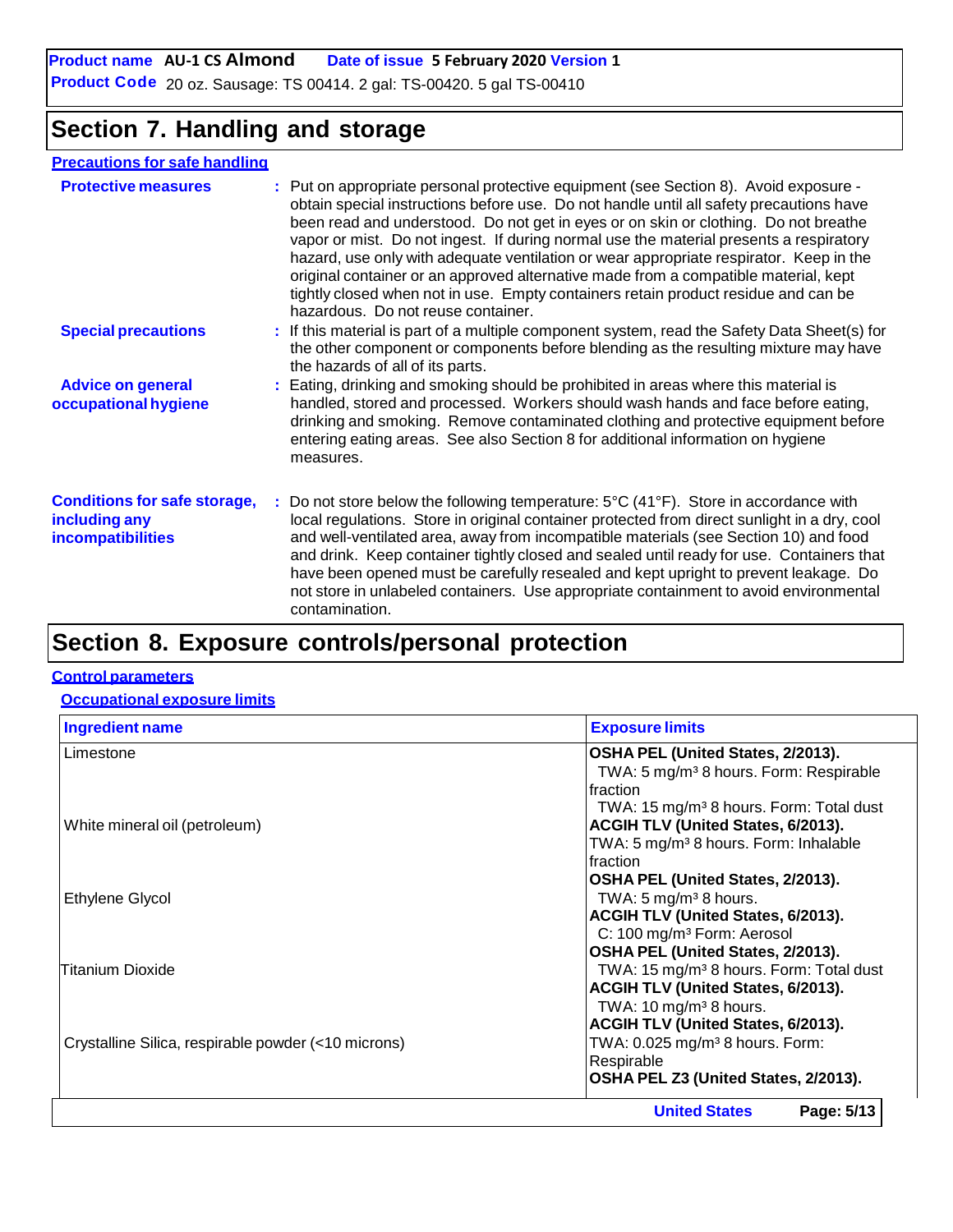TWA: 10 MG/M3 / (%SiO2+2) 8 hours. Form:

**Product code** 20 oz. Sausage: TS 00414. 2 gal: TS-00420. 5 gal TS-00410

# **Section 8. Exposure controls/personal protection**

|                                                                                             | specialist before handling this product.                                                                                                                                                                             |                                                                                                                                                                                                                                                                                                                                                                   |
|---------------------------------------------------------------------------------------------|----------------------------------------------------------------------------------------------------------------------------------------------------------------------------------------------------------------------|-------------------------------------------------------------------------------------------------------------------------------------------------------------------------------------------------------------------------------------------------------------------------------------------------------------------------------------------------------------------|
| <b>Other skin protection</b>                                                                |                                                                                                                                                                                                                      | : Appropriate footwear and any additional skin protection measures should be selected<br>based on the task being performed and the risks involved and should be approved by a                                                                                                                                                                                     |
| <b>Body protection</b>                                                                      | performed and the risks involved and should be approved by a specialist before<br>handling this product.                                                                                                             | Personal protective equipment for the body should be selected based on the task being                                                                                                                                                                                                                                                                             |
|                                                                                             |                                                                                                                                                                                                                      |                                                                                                                                                                                                                                                                                                                                                                   |
| <b>Gloves</b>                                                                               | protection time of the gloves cannot be accurately estimated.                                                                                                                                                        | noted that the time to breakthrough for any glove material may be different for different<br>glove manufacturers. In the case of mixtures, consisting of several substances, the                                                                                                                                                                                  |
| <b>Hand protection</b>                                                                      |                                                                                                                                                                                                                      | : Chemical-resistant, impervious gloves complying with an approved standard should be<br>worn at all times when handling chemical products if a risk assessment indicates this is<br>necessary. Considering the parameters specified by the glove manufacturer, check<br>during use that the gloves are still retaining their protective properties. It should be |
| <b>Eye/face protection</b><br><b>Skin protection</b>                                        | eating, smoking and using the lavatory and at the end of the working period.<br>showers are close to the workstation location.<br>: Safety glasses with side shields.                                                | Appropriate techniques should be used to remove potentially contaminated clothing.<br>Wash contaminated clothing before reusing. Ensure that eyewash stations and safety                                                                                                                                                                                          |
| <b>Hygiene measures</b>                                                                     |                                                                                                                                                                                                                      | Wash hands, forearms and face thoroughly after handling chemical products, before                                                                                                                                                                                                                                                                                 |
| <b>Individual protection measures</b>                                                       |                                                                                                                                                                                                                      |                                                                                                                                                                                                                                                                                                                                                                   |
| controls                                                                                    | will be necessary to reduce emissions to acceptable levels.                                                                                                                                                          | they comply with the requirements of environmental protection legislation. In some<br>cases, fume scrubbers, filters or engineering modifications to the process equipment                                                                                                                                                                                        |
| <b>Environmental exposure</b>                                                               | airborne contaminants below any recommended or statutory limits.                                                                                                                                                     | : Emissions from ventilation or work process equipment should be checked to ensure                                                                                                                                                                                                                                                                                |
| <b>Appropriate engineering</b><br>controls                                                  |                                                                                                                                                                                                                      | : If user operations generate dust, fumes, gas, vapor or mist, use process enclosures,<br>local exhaust ventilation or other engineering controls to keep worker exposure to                                                                                                                                                                                      |
| <b>Recommended monitoring</b><br>procedures                                                 | : If this product contains ingredients with exposure limits, personal, workplace<br>the ventilation or other control measures and/or the necessity to use respiratory<br>hazardous substances will also be required. | atmosphere or biological monitoring may be required to determine the effectiveness of<br>protective equipment. Reference should be made to appropriate monitoring standards.<br>Reference to national guidance documents for methods for the determination of                                                                                                     |
| Consult local authorities for acceptable exposure limits.                                   |                                                                                                                                                                                                                      |                                                                                                                                                                                                                                                                                                                                                                   |
| <b>OSHA</b><br>= Occupational Safety and Health Administration.<br>R<br>$=$ Respirable<br>Z | = OSHA 29CFR 1910.1200 Subpart Z - Toxic and Hazardous Substances                                                                                                                                                    | <b>TLV</b><br>$=$ Threshold Limit Value<br>TWA<br>= Time Weighted Average                                                                                                                                                                                                                                                                                         |
| <b>IPEL</b><br>= Internal Permissible Exposure Limit                                        |                                                                                                                                                                                                                      | = Short term Exposure limit values<br>TD<br>$=$ Total dust                                                                                                                                                                                                                                                                                                        |
| С<br>$=$ Ceiling Limit<br>F.<br>$=$ Fume                                                    |                                                                                                                                                                                                                      | = Respiratory sensitization<br>SS<br>$=$ Skin sensitization<br>STEL                                                                                                                                                                                                                                                                                               |
| A<br>= Acceptable Maximum Peak<br>ACGIH                                                     | = American Conference of Governmental Industrial Hygienists.                                                                                                                                                         | S<br>$=$ Potential skin absorption<br>SR                                                                                                                                                                                                                                                                                                                          |
|                                                                                             | Key to abbreviations                                                                                                                                                                                                 |                                                                                                                                                                                                                                                                                                                                                                   |
|                                                                                             |                                                                                                                                                                                                                      | Form: Respirable                                                                                                                                                                                                                                                                                                                                                  |
|                                                                                             |                                                                                                                                                                                                                      | Respirable<br>TWA: 250 MPPCF / (%SiO2+5) 8 hours.                                                                                                                                                                                                                                                                                                                 |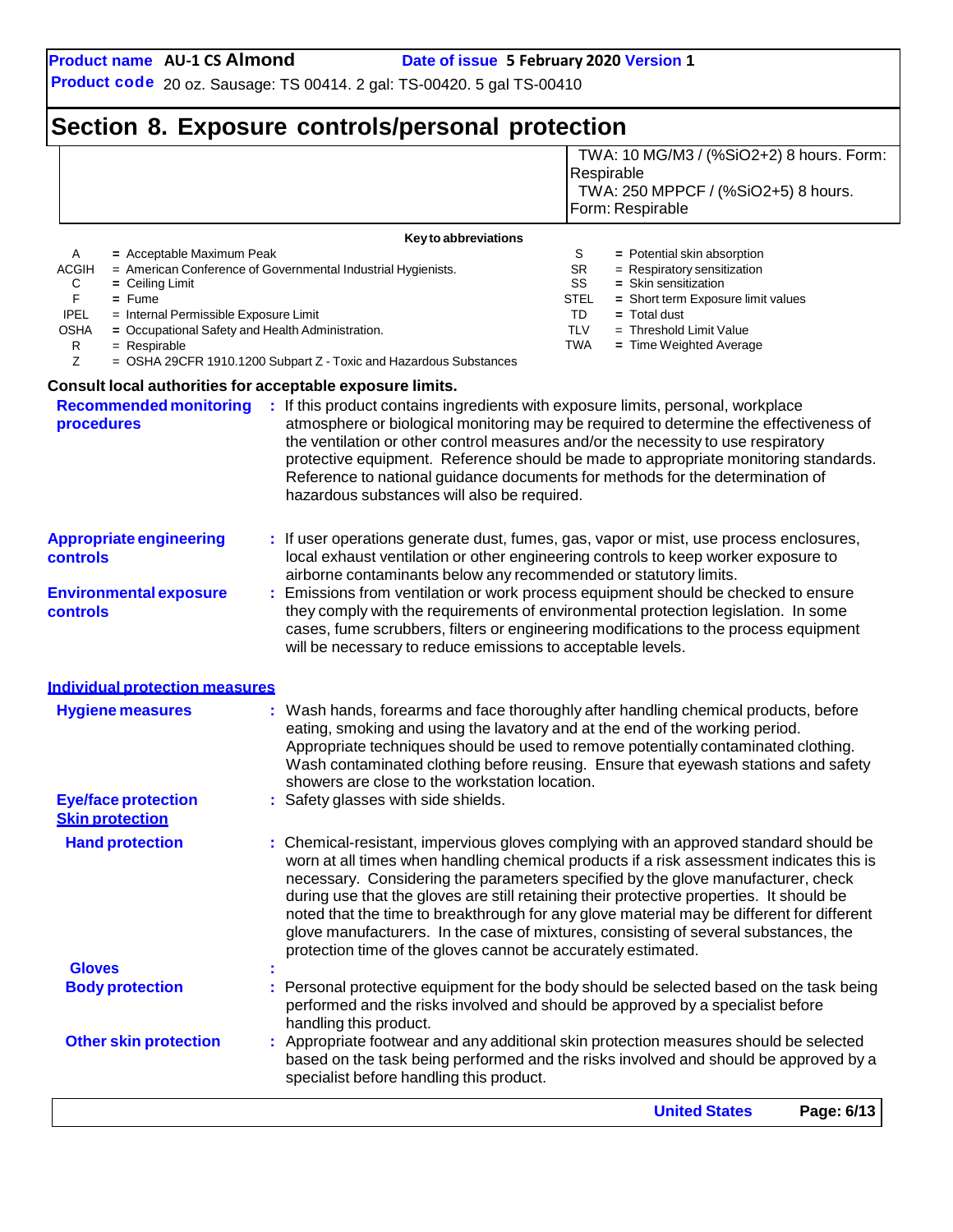**AU-1 CS Almond Date of issue 5 February 2020 Version 1**

**Product code** 20 oz. Sausage: TS 00414. 2 gal: TS-00420. 5 gal TS-00410

# **Section 8. Exposure controls/personal protection**

| <b>Respiratory protection</b> | : Respirator selection must be based on known or anticipated exposure levels, the<br>hazards of the product and the safe working limits of the selected respirator. If workers<br>are exposed to concentrations above the exposure limit, they must use appropriate,<br>certified respirators. Use a properly fitted, air-purifying or air-fed respirator complying<br>with an approved standard if a risk assessment indicates this is necessary. |
|-------------------------------|----------------------------------------------------------------------------------------------------------------------------------------------------------------------------------------------------------------------------------------------------------------------------------------------------------------------------------------------------------------------------------------------------------------------------------------------------|
|                               |                                                                                                                                                                                                                                                                                                                                                                                                                                                    |

# **Section 9. Physical and chemical properties**

| <b>Appearance</b>                                      |                                           |
|--------------------------------------------------------|-------------------------------------------|
| <b>Physical state</b>                                  | : Paste                                   |
| <b>Color</b>                                           | : Almond                                  |
| Odor                                                   | : Mild Acrylic                            |
| <b>Odor threshold</b>                                  | : Not available.                          |
| pH                                                     | $: 7.5 - 8.5$                             |
| <b>Melting point</b>                                   | : Not available.                          |
| <b>Boiling point</b>                                   | : >37.78 $^{\circ}$ C (>100 $^{\circ}$ F) |
| <b>Flash point</b>                                     | : Closed cup: 93.89°C (201°F)             |
| <b>Auto-ignition temperature</b>                       | : Not available.                          |
| <b>Decomposition temperature</b>                       | : Not available.                          |
| <b>Flammability (solid, gas)</b>                       | : Not available.                          |
| <b>Lower and upper explosive</b><br>(flammable) limits | : Not available.                          |
| <b>Evaporation rate</b>                                | $: 0.31$ (butyl acetate = 1)              |
| <b>Vapor pressure</b>                                  | : 2.3 kPa (17 mm Hg) [room temperature]   |
| <b>Vapor density</b>                                   | : Not available.                          |
| <b>Relative density</b>                                | : 1.16                                    |
| Density (Ibs / gal)                                    | : 9.68                                    |
| <b>Solubility</b>                                      | : Soluble in Water                        |
| <b>Partition coefficient: n-</b>                       | : Not available.                          |
| octanol/water                                          |                                           |
| <b>Viscosity</b>                                       | : $15-40$ g/s                             |
| <b>Volatility</b>                                      | : $35\%$ (v/v), $31\%$ (w/w)              |
| % Solid. (w/w)                                         | : 69                                      |
|                                                        |                                           |

# **Section 10. Stability and reactivity**

|                                                     | <b>United States</b><br>Page: 7/13                                                           |
|-----------------------------------------------------|----------------------------------------------------------------------------------------------|
| <b>Conditions to avoid</b>                          | : When exposed to high temperatures may produce hazardous decomposition products.            |
| <b>Possibility of hazardous</b><br><b>reactions</b> | : Under normal conditions of storage and use, hazardous reactions will not occur.            |
| <b>Chemical stability</b>                           | : The product is stable.                                                                     |
| <b>Reactivity</b>                                   | : No specific test data related to reactivity available for this product or its ingredients. |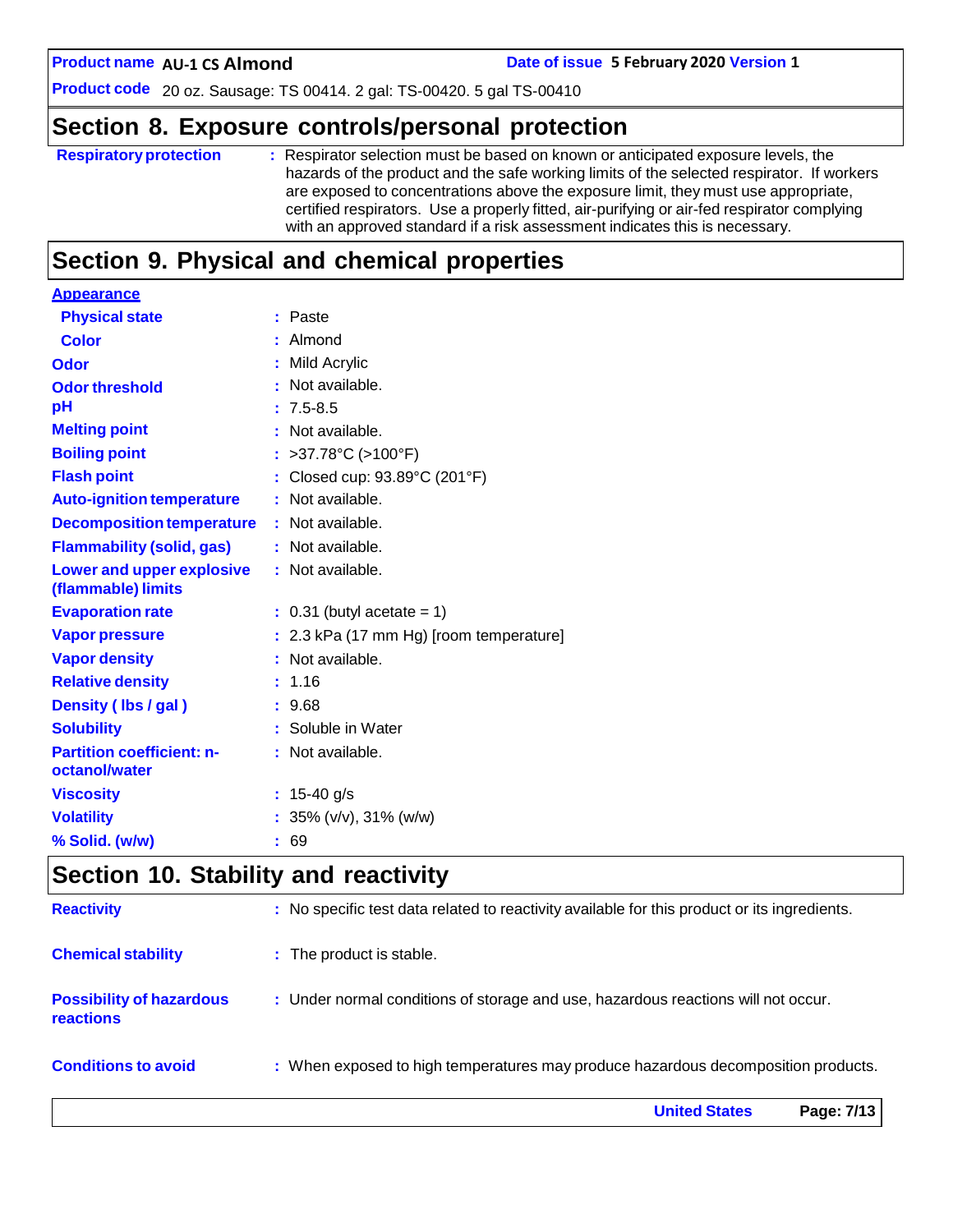**AU-1 CS Almond Date of issue 5 February 2020 Version 1**

**Product code** 20 oz. Sausage: TS 00414. 2 gal: TS-00420. 5 gal TS-00410

### **Section 10. Stability and reactivity**

Refer to protective measures listed in sections 7 and 8.

| Incompatible materials                     | : Keep away from the following materials to prevent strong exothermic reactions:<br>oxidizing agents, strong alkalis, strong acids. |
|--------------------------------------------|-------------------------------------------------------------------------------------------------------------------------------------|
| <b>Hazardous decomposition</b><br>products | Decomposition products may include the following materials: carbon monoxide, carbon<br>dioxide, smoke, oxides of nitrogen.          |
|                                            |                                                                                                                                     |

# **Section 11. Toxicological information**

#### **Information on toxicological effects**

#### **Acute toxicity**

| <b>Product/ingredient name</b> |                                                      | <b>Result</b>                                          |             |            | <b>Species</b>                                         | <b>Dose</b> | <b>Exposure</b> |
|--------------------------------|------------------------------------------------------|--------------------------------------------------------|-------------|------------|--------------------------------------------------------|-------------|-----------------|
| White mineral oil (petroleum)  |                                                      | LD50 Oral                                              |             |            | Rat                                                    | >5000 mg/kg |                 |
| Ethylene Glycol                |                                                      | LD50 Dermal                                            |             |            | Rabbit                                                 | 9.53 g/kg   |                 |
| <b>Titanium Dioxide</b>        |                                                      | LD50 Oral<br>LD50 Oral                                 |             |            | Rat<br>Rat                                             | 4700 mg/kg  |                 |
|                                |                                                      |                                                        |             |            |                                                        | $>10$ g/kg  |                 |
| <b>Conclusion/Summary</b>      |                                                      |                                                        |             |            | $:$ There are no data available on the mixture itself. |             |                 |
| <b>Irritation/Corrosion</b>    |                                                      |                                                        |             |            |                                                        |             |                 |
| <b>Conclusion/Summary</b>      |                                                      |                                                        |             |            |                                                        |             |                 |
| <b>Skin</b>                    |                                                      |                                                        |             |            | $:$ There are no data available on the mixture itself. |             |                 |
| <b>Eyes</b>                    |                                                      |                                                        |             |            | There are no data available on the mixture itself.     |             |                 |
| <b>Respiratory</b>             |                                                      |                                                        |             |            | : There are no data available on the mixture itself.   |             |                 |
| <b>Sensitization</b>           |                                                      |                                                        |             |            |                                                        |             |                 |
| <b>Conclusion/Summary</b>      |                                                      |                                                        |             |            |                                                        |             |                 |
| <b>Skin</b>                    |                                                      | There are no data available on the mixture itself.     |             |            |                                                        |             |                 |
| <b>Respiratory</b>             |                                                      | $:$ There are no data available on the mixture itself. |             |            |                                                        |             |                 |
| <b>Mutagenicity</b>            |                                                      |                                                        |             |            |                                                        |             |                 |
| <b>Conclusion/Summary</b>      | : There are no data available on the mixture itself. |                                                        |             |            |                                                        |             |                 |
| <b>Carcinogenicity</b>         |                                                      |                                                        |             |            |                                                        |             |                 |
| <b>Conclusion/Summary</b>      |                                                      |                                                        |             |            | $:$ There are no data available on the mixture itself. |             |                 |
| <b>Classification</b>          |                                                      |                                                        |             |            |                                                        |             |                 |
| <b>Product/ingredient name</b> |                                                      | <b>OSHA</b>                                            | <b>IARC</b> | <b>NTP</b> |                                                        |             |                 |
| <b>Titanium Dioxide</b>        |                                                      |                                                        | 2B          |            |                                                        |             |                 |
| Crystalline Silica, respirable |                                                      | 1<br>Known to be a human carcinogen.<br>$\blacksquare$ |             |            |                                                        |             |                 |

**CarcinogenClassificationcode:**

**IARC: 1, 2A, 2B, 3, 4 NTP: Known to be a human carcinogen; Reasonably anticipated to be a human carcinogen OSHA: + Not listed/not regulated: -**

#### **Reproductive toxicity**

powder (<10 microns)

**Conclusion/Summary :**

There are no data available on the mixture itself.

#### **Teratogenicity**

**United States Page: 8/13**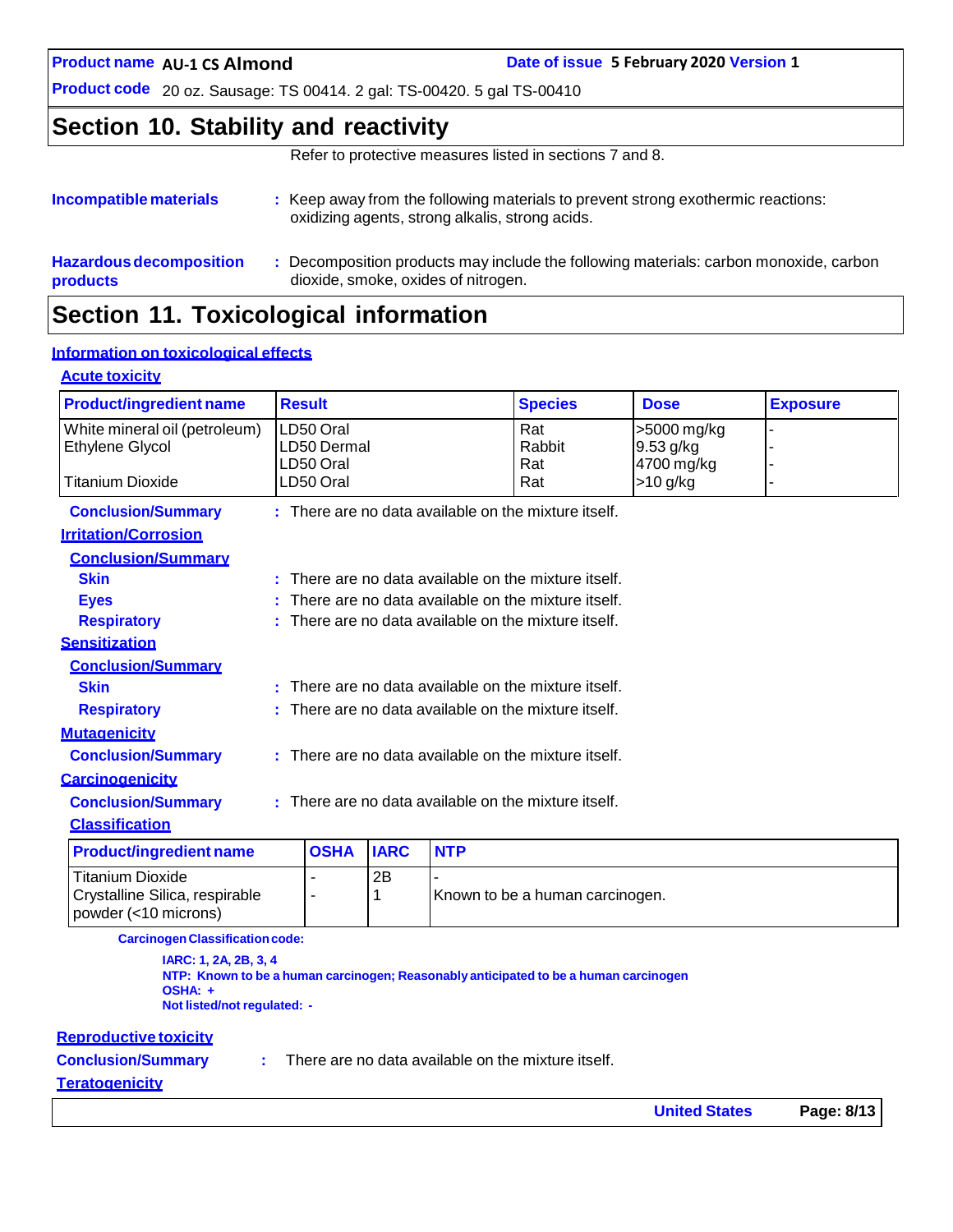### **Section 11. Toxicological information**

**Conclusion/Summary :** There are no data available on the mixture itself.

#### **Specific target organ toxicity (single exposure)**

Not available.

#### **Specific target organ toxicity (repeated exposure)**

| <b>Name</b>                                                                   | <b>Category</b>          |
|-------------------------------------------------------------------------------|--------------------------|
| <b>Ethylene Glycol</b><br>Crystalline Silica, respirable powder (<10 microns) | Category 2<br>Category 2 |
|                                                                               |                          |

**Target organs :** Contains material which may cause damage to the following organs: kidneys, lungs, heart, upper respiratory tract, skin, central nervous system (CNS), eye, lens or cornea.

#### **Aspiration hazard**

| <b>Name</b>                   | <b>Result</b>                  |
|-------------------------------|--------------------------------|
| White mineral oil (petroleum) | ASPIRATION HAZARD - Category 1 |

#### **Information on the likely routes of exposure**

#### **Potential acute health effects**

|                                              | <b>United States</b><br>Page: 9/13                                                                                                                                                                                                                                                                                                                                                                                                                                                                                                                                                                                                       |
|----------------------------------------------|------------------------------------------------------------------------------------------------------------------------------------------------------------------------------------------------------------------------------------------------------------------------------------------------------------------------------------------------------------------------------------------------------------------------------------------------------------------------------------------------------------------------------------------------------------------------------------------------------------------------------------------|
| <b>Potential immediate</b><br><b>effects</b> | There are no data available on the mixture itself.                                                                                                                                                                                                                                                                                                                                                                                                                                                                                                                                                                                       |
| Long term exposure                           |                                                                                                                                                                                                                                                                                                                                                                                                                                                                                                                                                                                                                                          |
| <b>Potential delayed effects</b>             | : There are no data available on the mixture itself.                                                                                                                                                                                                                                                                                                                                                                                                                                                                                                                                                                                     |
| effects                                      |                                                                                                                                                                                                                                                                                                                                                                                                                                                                                                                                                                                                                                          |
| <b>Potential immediate</b>                   | $:$ There are no data available on the mixture itself.                                                                                                                                                                                                                                                                                                                                                                                                                                                                                                                                                                                   |
| <b>Short term exposure</b>                   | contact.                                                                                                                                                                                                                                                                                                                                                                                                                                                                                                                                                                                                                                 |
| <b>Conclusion/Summary</b>                    | : There are no data available on the mixture itself. This product contains Crystalline Silica<br>which can cause lung cancer or silicosis. The risk of cancer depends on the duration<br>and level of exposure to dust from sanding surfaces or mist from spray applications. If<br>splashed in the eyes, the liquid may cause irritation and reversible damage. Ingestion<br>may cause nausea, diarrhea and vomiting. This takes into account, where known,<br>delayed and immediate effects and also chronic effects of components from short-term<br>and long-term exposure by oral, inhalation and dermal routes of exposure and eye |
|                                              | Delaved and immediate effects and also chronic effects from short and long term exposure                                                                                                                                                                                                                                                                                                                                                                                                                                                                                                                                                 |
| <b>Ingestion</b>                             | : No specific data.                                                                                                                                                                                                                                                                                                                                                                                                                                                                                                                                                                                                                      |
|                                              | irritation<br>dryness<br>cracking                                                                                                                                                                                                                                                                                                                                                                                                                                                                                                                                                                                                        |
| <b>Skin contact</b>                          | : Adverse symptoms may include the following:                                                                                                                                                                                                                                                                                                                                                                                                                                                                                                                                                                                            |
| <b>Inhalation</b>                            | No specific data.                                                                                                                                                                                                                                                                                                                                                                                                                                                                                                                                                                                                                        |
| <b>Eye contact</b>                           | : No specific data.                                                                                                                                                                                                                                                                                                                                                                                                                                                                                                                                                                                                                      |
| Over-exposure signs/symptoms                 |                                                                                                                                                                                                                                                                                                                                                                                                                                                                                                                                                                                                                                          |
| <b>Ingestion</b>                             | : Low ingestion hazard in normal use.                                                                                                                                                                                                                                                                                                                                                                                                                                                                                                                                                                                                    |
| <b>Skin contact</b>                          | May cause allergic skin reactions and / or central nervous system depression. May cause<br>skin dryness and irritation.                                                                                                                                                                                                                                                                                                                                                                                                                                                                                                                  |
| <b>Inhalation</b>                            | May cause slight irritation to respiratory passages - headache - dizziness.                                                                                                                                                                                                                                                                                                                                                                                                                                                                                                                                                              |
| <b>Eye contact</b>                           | : Direct contact may cause slight to moderate irritation.                                                                                                                                                                                                                                                                                                                                                                                                                                                                                                                                                                                |
|                                              |                                                                                                                                                                                                                                                                                                                                                                                                                                                                                                                                                                                                                                          |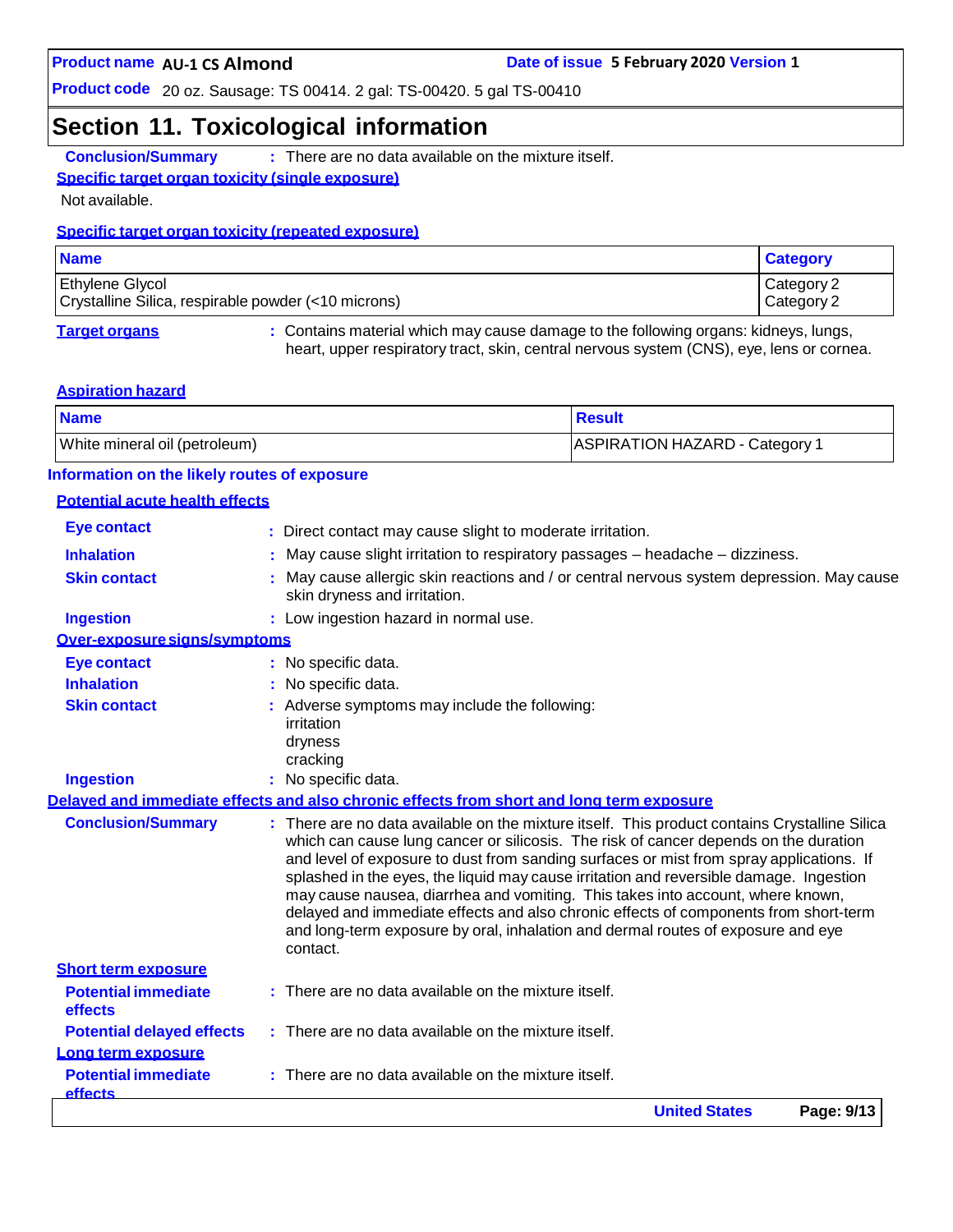**Date of issue 5 February 2020 Version 1** 

**Product code** 20 oz. Sausage: TS 00414. 2 gal: TS-00420. 5 gal TS-00410

### **Section 11. Toxicological information**

|                                         | <b>Potential delayed effects</b> : There are no data available on the mixture itself. |                                                                                                                                                                              |  |  |
|-----------------------------------------|---------------------------------------------------------------------------------------|------------------------------------------------------------------------------------------------------------------------------------------------------------------------------|--|--|
| <b>Potential chronic health effects</b> |                                                                                       |                                                                                                                                                                              |  |  |
| General                                 |                                                                                       | : May cause damage to organs through prolonged or repeated exposure. Prolonged or<br>repeated contact can defat the skin and lead to irritation, cracking and/or dermatitis. |  |  |
| <b>Carcinogenicity</b>                  |                                                                                       | : May cause cancer. Risk of cancer depends on duration and level of exposure.                                                                                                |  |  |
| <b>Mutagenicity</b>                     |                                                                                       | : No known significant effects or critical hazards.                                                                                                                          |  |  |
| <b>Teratogenicity</b>                   | : No known significant effects or critical hazards.                                   |                                                                                                                                                                              |  |  |
| <b>Developmental effects</b>            | : No known significant effects or critical hazards.                                   |                                                                                                                                                                              |  |  |
| <b>Fertility effects</b>                | : No known significant effects or critical hazards.                                   |                                                                                                                                                                              |  |  |
| <b>Numerical measures of toxicity</b>   |                                                                                       |                                                                                                                                                                              |  |  |
| <b>Acute toxicity estimates</b>         |                                                                                       |                                                                                                                                                                              |  |  |
| <b>Route</b>                            |                                                                                       | <b>ATE value</b>                                                                                                                                                             |  |  |
| Oral                                    |                                                                                       | 14103.8 mg/kg                                                                                                                                                                |  |  |

# **Section 12. Ecological information**

#### **Toxicity**

| <b>Product/ingredient name</b> | <b>Result</b>                   | <b>Species</b>                         | <b>Exposure</b> |
|--------------------------------|---------------------------------|----------------------------------------|-----------------|
| Titanium Dioxide               | Acute EC50 100 mg/l Fresh water | I Daphnia - Daphnia magna -<br>Neonate | 48 hours        |

#### **Persistence and degradability**

Not available.

#### **Bioaccumulative potential**

| <b>Product/ingredient name</b> | $\mathsf{LogP}_\mathsf{ow}$ | <b>BCF</b> | <b>Potential</b> |
|--------------------------------|-----------------------------|------------|------------------|
| White mineral oil (petroleum)  | l >6                        |            | high             |
| Ethylene Glycol                | 1.36                        |            | low              |

#### **Mobility in soil**

**Soil/water partition coefficient** (K<sub>oc</sub>)

**:** Not available.

# **Section 13. Disposal considerations**

**Disposal methods :** The generation of waste should be avoided or minimized wherever possible. Disposal of this product, solutions and any by-products should at all times comply with the requirements of environmental protection and waste disposal legislation and any regional local authority requirements. Dispose of surplus and non-recyclable products via a licensed waste disposal contractor. Waste should not be disposed of untreated to the sewer unless fully compliant with the requirements of all authorities with jurisdiction. Waste packaging should be recycled. Incineration or landfill should only be considered when recycling is not feasible. This material and its container must be disposed of in a

**United States Page: 10/13**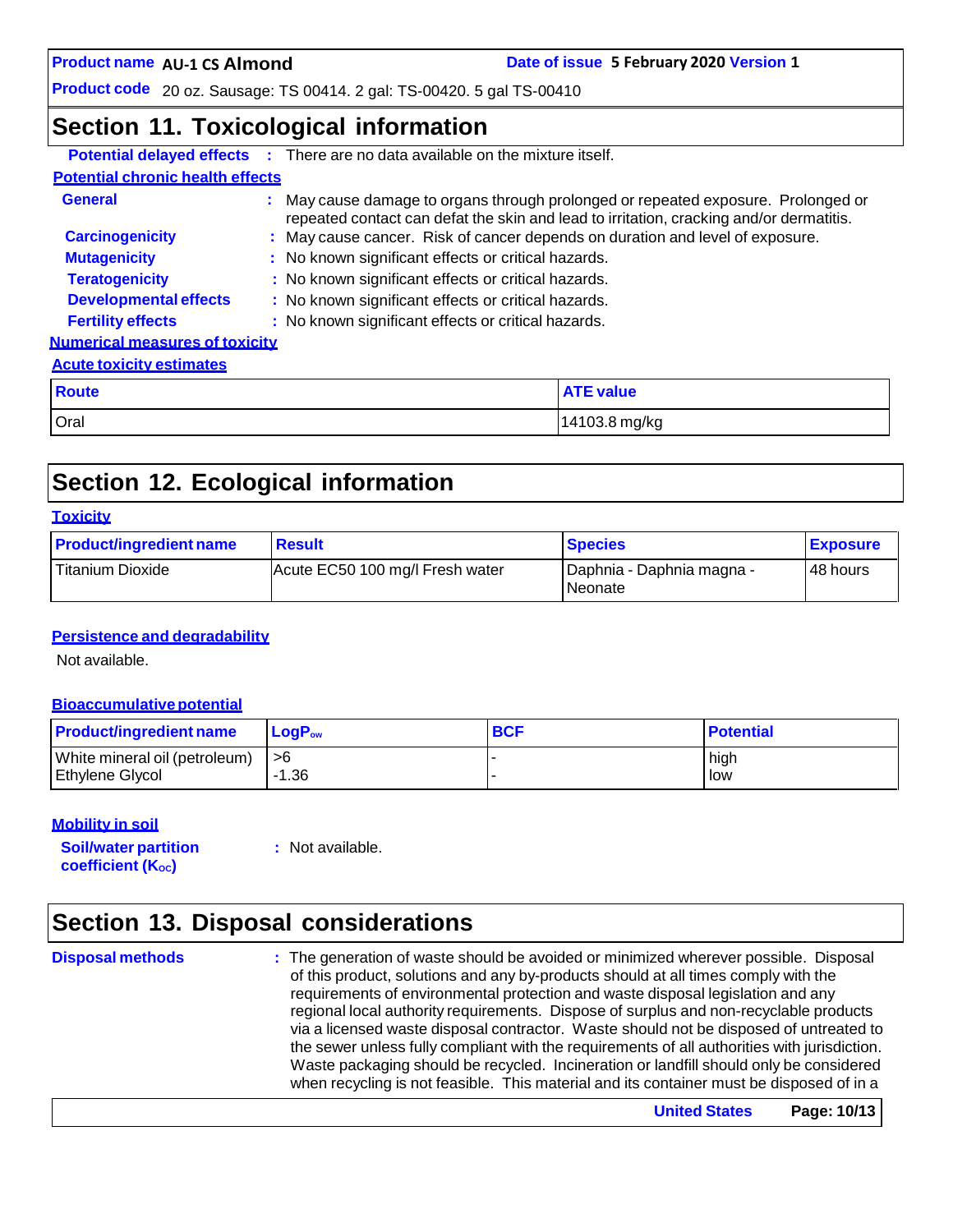**Product code** 20 oz. Sausage: TS 00414. 2 gal: TS-00420. 5 gal TS-00410

### **Section 13. Disposal considerations**

safe way. Care should be taken when handling emptied containers that have not been cleaned or rinsed out. Empty containers or liners may retain some product residues. Avoid dispersal of spilled material and runoff and contact with soil, waterways, drains and sewers.

**Disposal should be in accordance with applicable regional, national and local laws and regulations.**

**Refer to Section 7: HANDLING AND STORAGE and Section 8: EXPOSURE CONTROLS/PERSONAL PROTECTION for additional handling information and protection of employees. Section 6. Accidental release measures**

### **14. Transport information**

|                                                      | <b>DOT</b>                                                                              | <b>IMDG</b>     | <b>IATA</b>     |
|------------------------------------------------------|-----------------------------------------------------------------------------------------|-----------------|-----------------|
| <b>UN number</b>                                     | UN3082                                                                                  | Not regulated.  | Not regulated.  |
| <b>UN proper shipping</b><br>name                    | <b>ENVIRONMENTALLY</b><br>HAZARDOUS SUBSTANCE,<br>LIQUID, N.O.S.<br>(carbendazim (ISO)) |                 |                 |
| <b>Transport hazard class</b> 9<br>(e <sub>s</sub> ) |                                                                                         |                 |                 |
| <b>Packing group</b>                                 | Ш                                                                                       |                 |                 |
| <b>Environmental hazards</b> No.                     |                                                                                         | No.             | No.             |
| <b>Marine pollutant</b><br>substances                | Not applicable.                                                                         | Not applicable. | Not applicable. |
| <b>Product RQ (lbs)</b>                              | 14992.5                                                                                 | Not applicable. | Not applicable. |
| <b>RQ substances</b>                                 | (carbendazim (ISO))                                                                     | Not applicable. | Not applicable. |

#### **Additional information**

| <b>DOT</b>  | : Package sizes shipped in quantities less than the product reportable quantity are not subject to the<br>RQ (reportable quantity) transportation requirements. |
|-------------|-----------------------------------------------------------------------------------------------------------------------------------------------------------------|
| <b>IMDG</b> | : None identified.                                                                                                                                              |
| <b>IATA</b> | : None identified.                                                                                                                                              |

**Special precautions for user : Transport within user's premises:** always transport in closed containers that are upright and secure. Ensure that persons transporting the product know what to do in the event of an accident or spillage.

### **Section 15. Regulatory information**

|                                   | United States inventory (TSCA 8b) : All components are listed or exempted.               |
|-----------------------------------|------------------------------------------------------------------------------------------|
| <b>Australia inventory (AICS)</b> | : Not determined.                                                                        |
| Canada inventory (DSL)            | : All components are listed or exempted.                                                 |
| <b>China inventory (IECSC)</b>    | : Not determined.                                                                        |
| <b>Europe inventory (REACH)</b>   | : Please contact your supplier for information on the inventory status of this material. |
| Japan inventory (ENCS)            | : Not determined.                                                                        |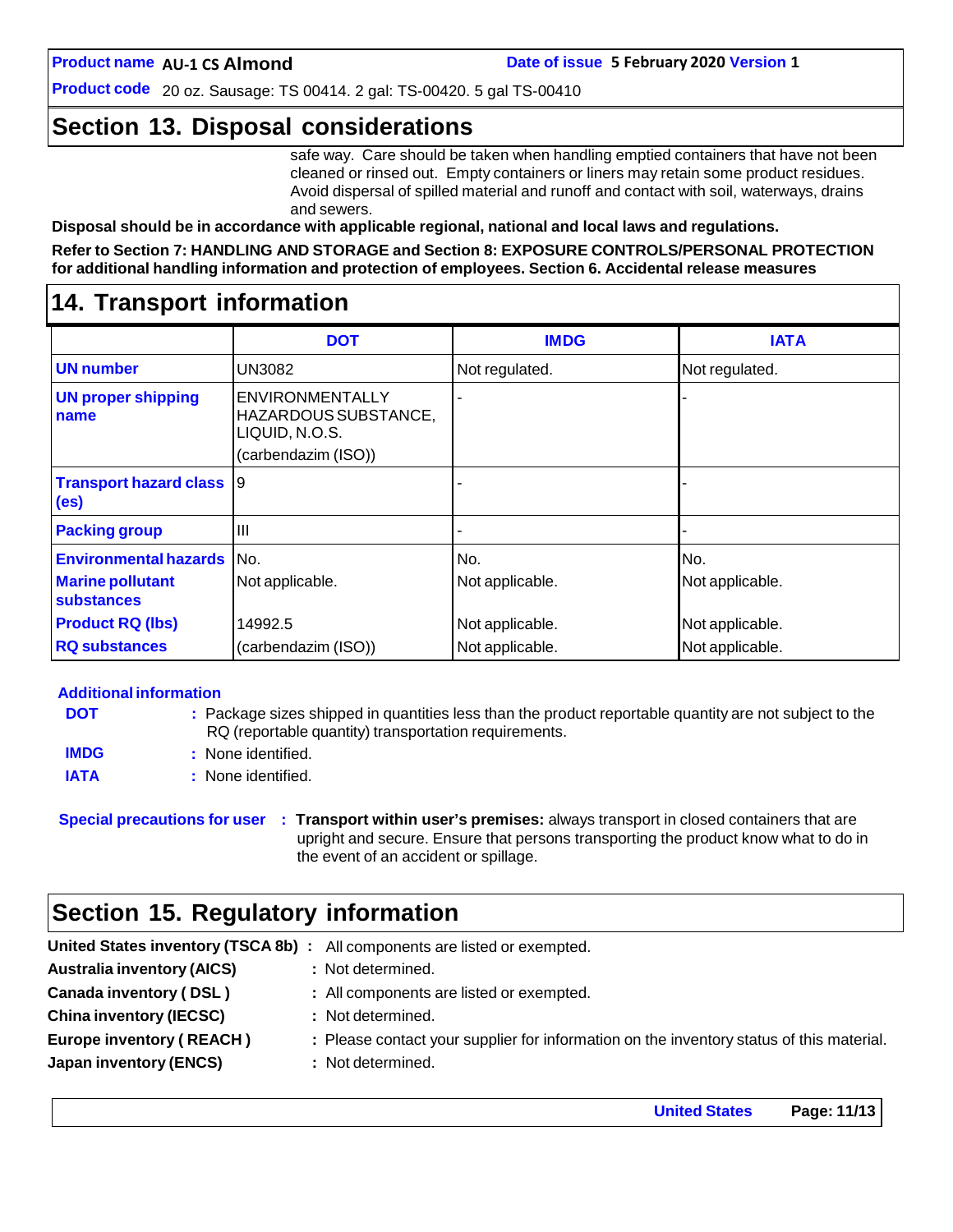**Product code** 20 oz. Sausage: TS 00414. 2 gal: TS-00420. 5 gal TS-00410

### **Section 15. Regulatory information**

- **Korea inventory (KECI) : New Zealand ( NZIoC ) :** : Not determined. : Not determined.
- **Philippines inventory (PICCS) :** Not determined.

**United States**

# **SARA 302/304**

**SARA 304 RQ :** Not applicable.

**Composition/information on ingredients**

No products were found.

#### SARA311/312

**Classification :** Immediate (acute) health hazard D elayed (chronic) health hazard

#### **Composition/information on ingredients**

| <b>Name</b>                                               | <b>Fire</b><br>hazard | <b>Sudden</b><br><b>release of</b><br><b>pressure</b> | <b>Reactive</b> | Immediate<br>(acute)<br>health<br>hazard | <b>Delayed</b><br>(chronic)<br>health<br>hazard |
|-----------------------------------------------------------|-----------------------|-------------------------------------------------------|-----------------|------------------------------------------|-------------------------------------------------|
| White mineral oil (petroleum)                             | No.                   | No.                                                   | No.             | Yes.                                     | No.                                             |
| Ethylene Glycol                                           | No.                   | No.                                                   | No.             | Yes.                                     | Yes.                                            |
| <b>Titanium Dioxide</b>                                   | No.                   | No.                                                   | No.             | No.                                      | Yes.                                            |
| Crystalline Silica, respirable powder<br>$(<$ 10 microns) | No.                   | No.                                                   | No.             | No.                                      | Yes.                                            |

#### **SARA 313**

#### **Supplier notification :** Ethylene Glycol 107-21-1 0.5 - 1.5

|  | <u>Chemical name</u> |  |
|--|----------------------|--|
|  | Ethylene Glycol      |  |

**Chemical name CAS number Concentration**

SARA 313 notifications must not be detached from the SDS and any copying and redistribution of the SDS shall include copying and redistribution of the notice attached to copies of the SDS subsequently redistributed.

**Pennsylvania (worker and community right to know act): The following components are cited in the Pennsylvania Hazardous Substances List, and are present at levels that require reporting.**

| Ethylene Glycol | $107 - 21 - 1$ | $< 2\%$ |
|-----------------|----------------|---------|

**California Prop. 65**: **WARNING:** This product can expose you to chemicals

including Crystalline Silica (respirable powder), and ethylene glycol, which are known to the State of California to cause cancer and birth defects or other reproductive harm. For more information go to [www.P65Warnings.ca.gov.](http://www.p65warnings.ca.gov/)

### **Section 16. Other information**

**Hazardous Material Information System (U.S.A.)**

**Health :** 2 \* **Flammability :** 1 **Physical hazards :** 0

( \* ) - Chronic effects

Caution: HMIS® ratings are based on a 0-4 rating scale, with 0 representing minimal hazards or risks, and 4 representing significant hazards or risks Although HMIS® ratings are not required on MSDSs under 29 CFR 1910.1200, the preparer may choose to provide them. HMIS® ratings are to be used with a fully implemented HMIS® program. HMIS® is a registered mark of the National Paint & Coatings Association (NPCA). HMIS® **materials maybe purchased exclusively from J. J. Keller (800) 327-6868.**

**The customer is responsible for determining the PPE code for this material.**

**National Fire Protection Association (U.S.A.)**

**Health :** 2 **Flammability :** 1 **Instability :** 0

**United States Page: 12/13**